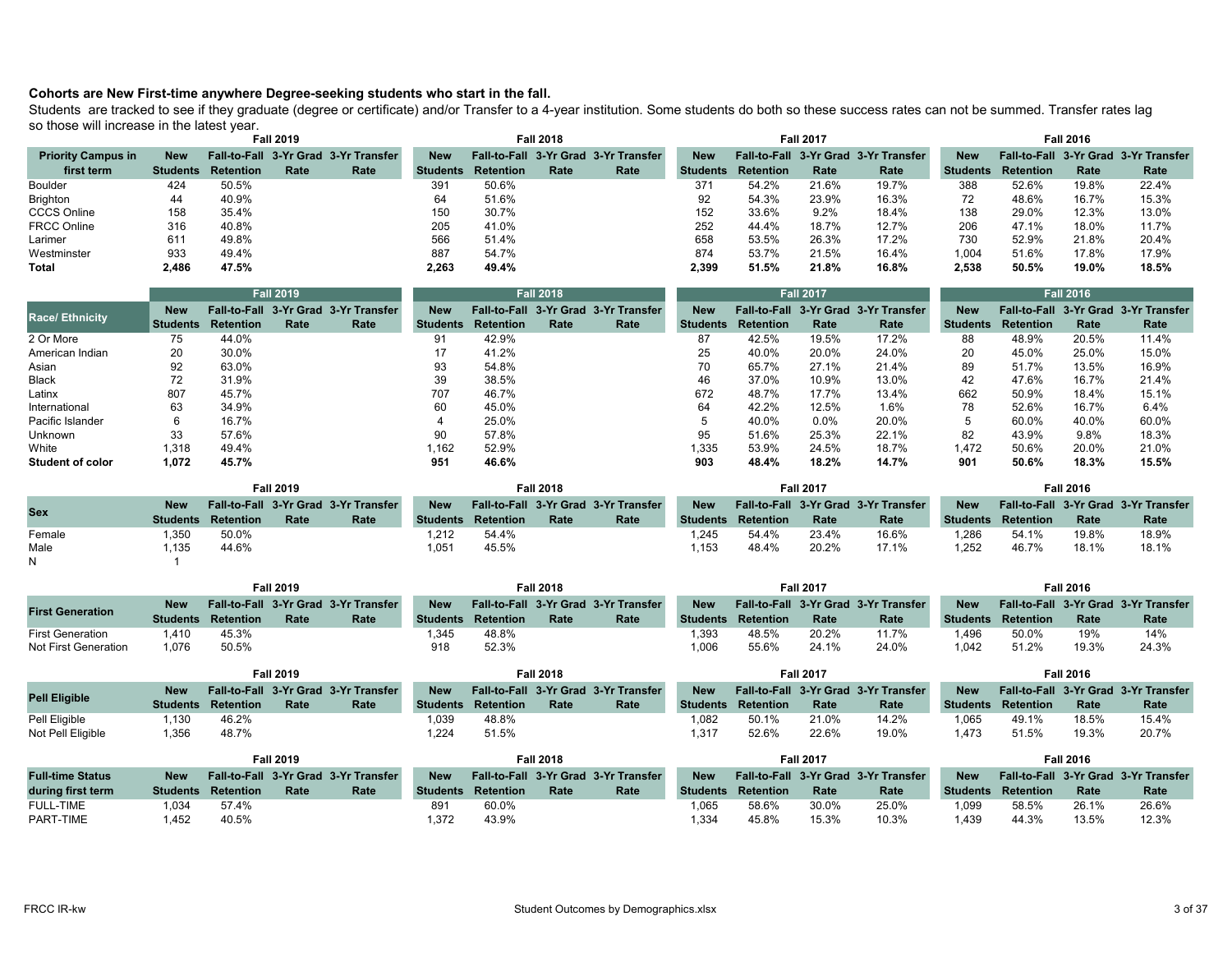|                                       |                               |                                            | <b>Fall 2019</b> |                                      |                               |                  | <b>Fall 2018</b> |                                              |                               |                  | <b>Fall 2017</b> |                                              |                               |                                  | <b>Fall 2016</b> |                                      |
|---------------------------------------|-------------------------------|--------------------------------------------|------------------|--------------------------------------|-------------------------------|------------------|------------------|----------------------------------------------|-------------------------------|------------------|------------------|----------------------------------------------|-------------------------------|----------------------------------|------------------|--------------------------------------|
| Age during first term                 | <b>New</b><br><b>Students</b> | Fall-to-Fall 3-Yr Grad<br><b>Retention</b> | Rate             | 3-Yr Transfer<br>Rate                | <b>New</b><br><b>Students</b> | <b>Retention</b> | Rate             | Fall-to-Fall 3-Yr Grad 3-Yr Transfer<br>Rate | <b>New</b><br><b>Students</b> | <b>Retention</b> | Rate             | Fall-to-Fall 3-Yr Grad 3-Yr Transfer<br>Rate | <b>New</b><br><b>Students</b> | Fall-to-Fall<br><b>Retention</b> | Rate             | 3-Yr Grad 3-Yr Transfer<br>Rate      |
| 19 or younger<br>20-23                | 1,366<br>549                  | 51.2%<br>39.7%                             |                  |                                      | 1,305<br>463                  | 54.4%<br>43.4%   |                  |                                              | 1.403<br>488                  | 53.5%<br>49.0%   | 22.3%<br>17.8%   | 20.2%<br>14.1%                               | 1,587<br>471                  | 52.5%<br>49.3%                   | 18.7%<br>17.6%   | 21.9%<br>13.4%                       |
| 24 and older                          | 567                           | 46.4%                                      |                  |                                      | 495                           | 45.7%            |                  |                                              | 508                           | 48.4%            | 24.4%            | 10.0%                                        | 480                           | 45.0%                            | 21.0%            | 12.3%                                |
|                                       |                               |                                            | <b>Fall 2019</b> |                                      |                               |                  | <b>Fall 2018</b> |                                              |                               |                  | <b>Fall 2017</b> |                                              |                               |                                  | <b>Fall 2016</b> |                                      |
| <b>Declared Degree in</b>             | <b>New</b>                    |                                            |                  | Fall-to-Fall 3-Yr Grad 3-Yr Transfer | <b>New</b>                    |                  |                  | Fall-to-Fall 3-Yr Grad 3-Yr Transfer         | <b>New</b>                    |                  |                  | Fall-to-Fall 3-Yr Grad 3-Yr Transfer         | <b>New</b>                    |                                  |                  | Fall-to-Fall 3-Yr Grad 3-Yr Transfer |
| first term                            | <b>Students</b>               | <b>Retention</b>                           | Rate             | Rate                                 | <b>Students</b>               | <b>Retention</b> | Rate             | Rate                                         | <b>Students</b>               | <b>Retention</b> | Rate             | Rate                                         | <b>Students</b>               | <b>Retention</b>                 | Rate             | Rate                                 |
| <b>Bachelor Applied</b><br>Science    | $\overline{2}$                |                                            |                  |                                      |                               |                  |                  |                                              |                               |                  |                  |                                              |                               |                                  |                  |                                      |
| Associate of Arts                     | 730                           | 50.0%                                      |                  |                                      | 646                           | 56.0%            |                  |                                              | 666                           | 53.9%            | 20.6%            | 21.3%                                        | 752                           | 52.4%                            | 17.3%            | 24.2%                                |
| Associate of Applied<br>Science (CTE) | 905                           | 46.2%                                      |                  |                                      | 841                           | 47.7%            |                  |                                              | 752                           | 48.3%            | 24.2%            | 10.2%                                        | 786                           | 46.7%                            | 19.0%            | 12.6%                                |
| Associate of General<br>Studies       | 160                           | 39.4%                                      |                  |                                      | 149                           | 38.3%            |                  |                                              | 257                           | 46.7%            | 14.8%            | 21.0%                                        | 240                           | 45.0%                            | 12.9%            | 20.4%                                |
| Associate of Science                  | 408                           | 48.8%                                      |                  |                                      | 414                           | 52.7%            |                  |                                              | 429                           | 55.0%            | 15.6%            | 23.3%                                        | 466                           | 56.0%                            | 17.0%            | 25.1%                                |
| Certificate                           | 281                           | 48.8%                                      |                  |                                      | 213<br>.                      | 46.5%            |                  |                                              | 295                           | 53.2%            | 33.9%            | 10.5%                                        | 294                           | 51.4%                            | 31.3%            | 7.5%                                 |

Students do not necessarily graduate with the degree or major they initially declare in their first term.

## **Data Definitions:**

New students have not attended any college before. Concurrent students are considered "New" if they return to FRCC after high school graduation.

Priority campus is the campus where they are taking the most hours. Ties are broken reverse alphabetically.

First generation is self reported as neither parent had graduated from a 4-year institution

Full-time is 12 or more hours during their first term. Later terms could change.

Graduation is earning a certificate or associates degree within three years of their first term at FRCC.

Transfer is to a 4-year institution, with or without first graduating from FRCC. Transfer rates lag so those will increase in the latest year.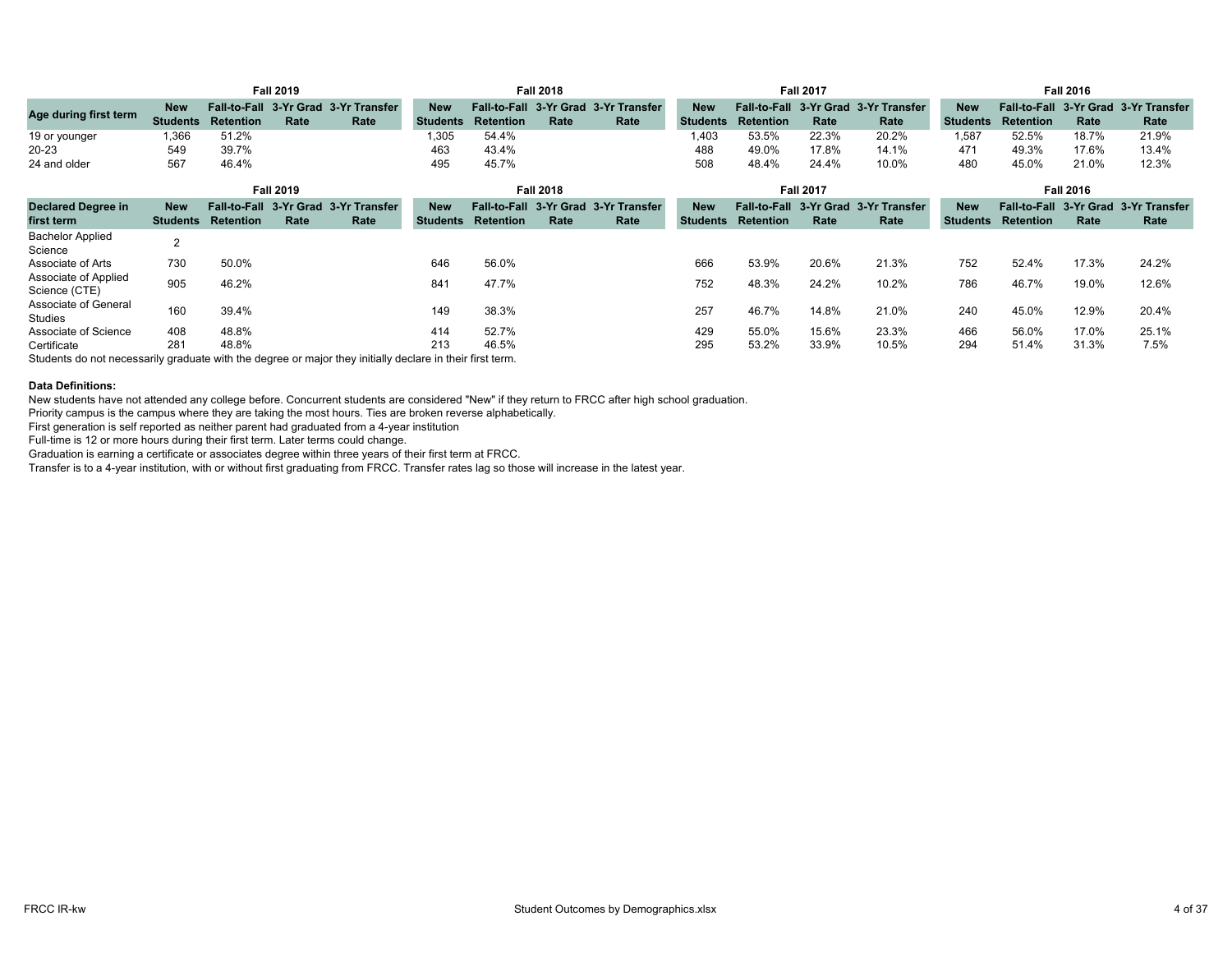|                           |            |           | <b>Fall 2015</b> |                                      |                 |                  | <b>Fall 2014</b> |                                      |                 |           | <b>Fall 2013</b> |                                      |                 |                  | <b>Fall 2012</b> |                                      |
|---------------------------|------------|-----------|------------------|--------------------------------------|-----------------|------------------|------------------|--------------------------------------|-----------------|-----------|------------------|--------------------------------------|-----------------|------------------|------------------|--------------------------------------|
| <b>Priority Campus in</b> | <b>New</b> |           |                  | Fall-to-Fall 3-Yr Grad 3-Yr Transfer | <b>New</b>      |                  |                  | Fall-to-Fall 3-Yr Grad 3-Yr Transfer | <b>New</b>      |           |                  | Fall-to-Fall 3-Yr Grad 3-Yr Transfer | <b>New</b>      |                  |                  | Fall-to-Fall 3-Yr Grad 3-Yr Transfer |
| first term                | Students   | Retention | Rate             | Rate                                 | <b>Students</b> | <b>Retention</b> | Rate             | Rate                                 | <b>Students</b> | Retention | Rate             | Rate                                 | <b>Students</b> | <b>Retention</b> | Rate             | Rate                                 |
| Boulder                   | 398        | 50.0%     | 15.8%            | 18.6%                                | 373             | 52.0%            | 16.6%            | 22.0%                                | 366             | 51.9%     | 15.3%            | 16.1%                                | 425             | 50.1%            | 13.9%            | 16.7%                                |
| Brighton                  | 65         | 47.7%     | 15.4%            | 12.3%                                | 60              | 58.3%            | 18.3%            | 18.3%                                | 63              | 49.2%     | 9.5%             | 11.1%                                | 51              | 39.2%            | 5.9%             | 11.8%                                |
| <b>CCCS Online</b>        | 139        | 29.5%     | 6.5%             | 17.3%                                | 127             | 26.0%            | 5.5%             | 16.5%                                | 142             | 28.9%     | 8.5%             | 16.9%                                | 159             | 32.1%            | 6.9%             | 18.9%                                |
| <b>FRCC Online</b>        | 184        | 40.2%     | 17.4%            | 13.6%                                | 181             | 40.3%            | 10.5%            | 11.6%                                | 175             | 40.6%     | 9.7%             | 11.4%                                | 249             | 36.1%            | 7.6%             | 16.5%                                |
| Larimer                   | 714        | 53.9%     | 23.5%            | 20.9%                                | 706             | 52.8%            | 20.0%            | 20.3%                                | 778             | 49.2%     | 18.4%            | 17.9%                                | 968             | 49.9%            | 18.6%            | 20.0%                                |
| Westminster               | 878        | 55.2%     | 18.0%            | 19.2%                                | 885             | 52.1%            | 16.4%            | 20.8%                                | 989             | 51.4%     | 12.2%            | 16.8%                                | 1.074           | 51.1%            | 13.5%            | 19.6%                                |
| Total                     | 2.378      | 51.1%     | 18.5%            | 18.9%                                | 2,332           | 50.1%            | 16.4%            | 19.8%                                | 2.513           | 48.7%     | 13.9%            | 16.5%                                | 2,926           | 48.1%            | 14.2%            | 18.9%                                |

|                       |            |                  | <b>Fall 2015</b> |                                      |                 |           | <b>Fall 2014</b> |                                      |            |           | <b>Fall 2013</b> |                                      |                 |                  | <b>Fall 2012</b> |                                      |
|-----------------------|------------|------------------|------------------|--------------------------------------|-----------------|-----------|------------------|--------------------------------------|------------|-----------|------------------|--------------------------------------|-----------------|------------------|------------------|--------------------------------------|
| <b>Race/Ethnicity</b> | <b>New</b> |                  |                  | Fall-to-Fall 3-Yr Grad 3-Yr Transfer | <b>New</b>      |           |                  | Fall-to-Fall 3-Yr Grad 3-Yr Transfer | <b>New</b> |           |                  | Fall-to-Fall 3-Yr Grad 3-Yr Transfer | <b>New</b>      |                  |                  | Fall-to-Fall 3-Yr Grad 3-Yr Transfer |
|                       | Students   | <b>Retention</b> | Rate             | Rate                                 | <b>Students</b> | Retention | Rate             | Rate                                 | Students   | Retention | Rate             | Rate                                 | <b>Students</b> | <b>Retention</b> | Rate             | Rate                                 |
| 2 Or More             | 104        | 47.1%            | 19.2%            | 21.2%                                | 96              | 40.6%     | 14.6%            | 21.9%                                | 125        | 42.4%     | 7.2%             | 15.2%                                | 114             | 51.8%            | 13.2%            | 25.4%                                |
| American Indian       | 22         | 40.9%            | 18.2%            | 22.7%                                | 16              | 37.5%     |                  | 18.8%                                | 23         | 34.8%     | 13.0%            | <b>NULL</b>                          | 30              | 60.0%            | 10.0%            | 13.3%                                |
| Asian                 | 86         | 61.6%            | 19.8%            | 22.1%                                | 83              | 62.7%     | 16.9%            | 31.3%                                | 90         | 58.9%     | 22.2%            | 24.4%                                | 104             | 50.0%            | 15.4%            | 27.9%                                |
| <b>Black</b>          | 43         | 37.2%            | 11.6%            | 18.6%                                | 55              | 41.8%     | 9.1%             | 14.5%                                | 51         | 45.1%     | 11.8%            | 19.6%                                | 59              | 40.7%            | 13.6%            | 20.3%                                |
| Latinx                | 456        | 44.5%            | 14.5%            | 15.1%                                | 429             | 48.5%     | 11.9%            | 14.9%                                | 458        | 45.4%     | 9.6%             | 10.0%                                | 495             | 47.5%            | 11.5%            | 14.1%                                |
| International         | 121        | 51.2%            | 13.2%            | 12.4%                                | 57              | 63.2%     | 19.3%            | 7.0%                                 | 72         | 51.4%     | 18.1%            | 8.3%                                 | 36              | 36.1%            | 16.7%            | 11.1%                                |
| Pacific Islander      |            |                  |                  |                                      |                 | 57.1%     | 57.1%            | 14.3%                                |            |           |                  |                                      |                 |                  |                  |                                      |
| Unknown               | 93         | 53.8%            | 10.8%            | 10.8%                                | 102             | 52.9%     | 13.7%            | 15.7%                                | 125        | 47.2%     | 11.2%            | 13.6%                                | 133             | 47.4%            | 14.3%            | 17.3%                                |
| White                 | 1.451      | 53.2%            | 20.7%            | 20.7%                                | 1.487           | 50.2%     | 18.3%            | 21.5%                                | 1.564      | 50.1%     | 15.8%            | 18.9%                                | 1.951           | 48.2%            | 15.0%            | 19.6%                                |
| Student of color      | 713        | 46.4%            | 15.8%            | 17.4%                                | 686             | 48.1%     | 12.8%            | 17.8%                                | 752        | 45.9%     | 10.9%            | 12.9%                                | 806             | 48.4%            | 12.3%            | 17.9%                                |

|            |            |                           | <b>Fall 2015</b> |                                      |                 |                  | <b>Fall 2014</b> |                                      |            |                           | <b>Fall 2013</b> |                                      |                 |           | <b>Fall 2012</b> |                                      |
|------------|------------|---------------------------|------------------|--------------------------------------|-----------------|------------------|------------------|--------------------------------------|------------|---------------------------|------------------|--------------------------------------|-----------------|-----------|------------------|--------------------------------------|
| <b>Sex</b> | <b>New</b> |                           |                  | Fall-to-Fall 3-Yr Grad 3-Yr Transfer | <b>New</b>      |                  |                  | Fall-to-Fall 3-Yr Grad 3-Yr Transfer | <b>New</b> |                           |                  | Fall-to-Fall 3-Yr Grad 3-Yr Transfer | <b>New</b>      |           |                  | Fall-to-Fall 3-Yr Grad 3-Yr Transfer |
|            |            | <b>Students Retention</b> | Rate             | Rate                                 | <b>Students</b> | <b>Retention</b> | Rate             | Rate                                 |            | <b>Students Retention</b> | Rate             | Rate                                 | <b>Students</b> | Retention | Rate             | Rate                                 |
| Female     | .254       | 53.2%                     | 19.6%            | 19.5%                                | 1.242           | 52.5%            | 18.6%            | 19.2%                                | 1.293      | 52.3%                     | 16.6%            | 14.6%                                | 1.540           | 51.6%     | 15.8%            | 18.8%                                |
| Male       | .123       | 48.8%                     | 17.3%            | 18.2%                                | 1.088           | 47.4%            | 14.1%            | 20.5%                                | 1.217      | 44.9%                     | 11.5%            | 18.5%                                | 1.383           | 44.1%     | 12.4%            | 19.0%                                |
|            |            |                           |                  |                                      |                 |                  |                  |                                      |            |                           |                  |                                      |                 |           |                  |                                      |

|                         |            |           | Fall 2015 |                                      |                 |                  | <b>Fall 2014</b> |                                      |                 |                  | Fall 2013 |                                      |                 |                  | <b>Fall 2012</b> |                                      |
|-------------------------|------------|-----------|-----------|--------------------------------------|-----------------|------------------|------------------|--------------------------------------|-----------------|------------------|-----------|--------------------------------------|-----------------|------------------|------------------|--------------------------------------|
|                         | <b>New</b> |           |           | Fall-to-Fall 3-Yr Grad 3-Yr Transfer | <b>New</b>      |                  |                  | Fall-to-Fall 3-Yr Grad 3-Yr Transfer | <b>New</b>      |                  |           | Fall-to-Fall 3-Yr Grad 3-Yr Transfer | <b>New</b>      |                  |                  | Fall-to-Fall 3-Yr Grad 3-Yr Transfer |
| <b>First Generation</b> | Students   | Retention | Rate      | Rate                                 | <b>Students</b> | <b>Retention</b> | Rate             | Rate                                 | <b>Students</b> | <b>Retention</b> | Rate      | Rate                                 | <b>Students</b> | <b>Retention</b> | Rate             | Rate                                 |
| <b>First Generation</b> | 378        | 49.4%     | 16.5%     | 14.9%                                | .375            | 48.3%            | 14.6%            | 15.9%                                | .481            | 46.2%            | 13.6%     | 12.8%                                | .747            | 46.4%            | 13.9%            | 14.3%                                |
| Not First Generation    | 1.000      | 53.4%     | 21.2%     | 24.4%                                | 957             | 52.8%            | 19.2%            | 25.5%                                | 1.032           | 52.3%            | 14.8%     | 21.9%                                | r.179           | 50.6%            | 14.8%            | 25.7%                                |

|                      |            |                           | <b>Fall 2015</b> |                                      |            |           | <b>Fall 2014</b> |                                      |                 |           | <b>Fall 2013</b> |                                      |                 |           | <b>Fall 2012</b> |                                      |
|----------------------|------------|---------------------------|------------------|--------------------------------------|------------|-----------|------------------|--------------------------------------|-----------------|-----------|------------------|--------------------------------------|-----------------|-----------|------------------|--------------------------------------|
|                      | <b>New</b> |                           |                  | Fall-to-Fall 3-Yr Grad 3-Yr Transfer | <b>New</b> |           |                  | Fall-to-Fall 3-Yr Grad 3-Yr Transfer | <b>New</b>      |           |                  | Fall-to-Fall 3-Yr Grad 3-Yr Transfer | <b>New</b>      |           |                  | Fall-to-Fall 3-Yr Grad 3-Yr Transfer |
| <b>Pell Eligible</b> |            | <b>Students Retention</b> | Rate             | Rate                                 | Students   | Retention | Rate             | Rate                                 | <b>Students</b> | Retention | Rate             | Rate                                 | <b>Students</b> | Retention | Rate             | Rate                                 |
| Pell Eligible        | 1.014      | 47.9%                     | 16.6%            | 17.0%                                | 1.088      | 47.1%     | 15.7%            | 16.5%                                | n/a             |           |                  |                                      | n/a             |           |                  |                                      |
| Not Pell Eligible    | .364       | 53.4%                     | 19.9%            | 20.4%                                | 1.244      | 52.8%     | 17.2%            | 22.7%                                |                 |           |                  |                                      |                 |           |                  |                                      |

|                         | <b>Fall 2015</b> |                           |       |                                      | all 2014 <del>:</del> |           |       | Fall 2013                            |                 |                  | Fall 2012 |                                      |                 |                  |       |                                      |
|-------------------------|------------------|---------------------------|-------|--------------------------------------|-----------------------|-----------|-------|--------------------------------------|-----------------|------------------|-----------|--------------------------------------|-----------------|------------------|-------|--------------------------------------|
| <b>Full-time Status</b> | <b>New</b>       |                           |       | Fall-to-Fall 3-Yr Grad 3-Yr Transfer | <b>New</b>            |           |       | Fall-to-Fall 3-Yr Grad 3-Yr Transfer | <b>New</b>      |                  |           | Fall-to-Fall 3-Yr Grad 3-Yr Transfer | <b>New</b>      |                  |       | Fall-to-Fall 3-Yr Grad 3-Yr Transfer |
| during first term       |                  | <b>Students Retention</b> | Rate  | Rate                                 | Students              | Retention | Rate  | Rate                                 | <b>Students</b> | <b>Retention</b> | Rate      | Rate                                 | <b>Students</b> | <b>Retention</b> | Rate  | Rate                                 |
| <b>FULL-TIME</b>        | 1.038            | 61.0%                     | 25.7% | 27.6%                                | .025                  | 56.5%     | 23.0% | 28.6%                                | 1.090           | 56.3%            | 18.3%     | 24.0%                                | 1.290           | 57.1%            | 20.0% | 26.9%                                |
| PART-TIME               | .340             | 43.4%                     | 12.9% | 12.2%                                | 1.307                 | 45.1%     | 11.4% | 12.9%                                | .423            | 42.9%            | 11.0%     | 10.8%                                | 1.636           | 40.9%            | 9.7%  | 12.6%                                |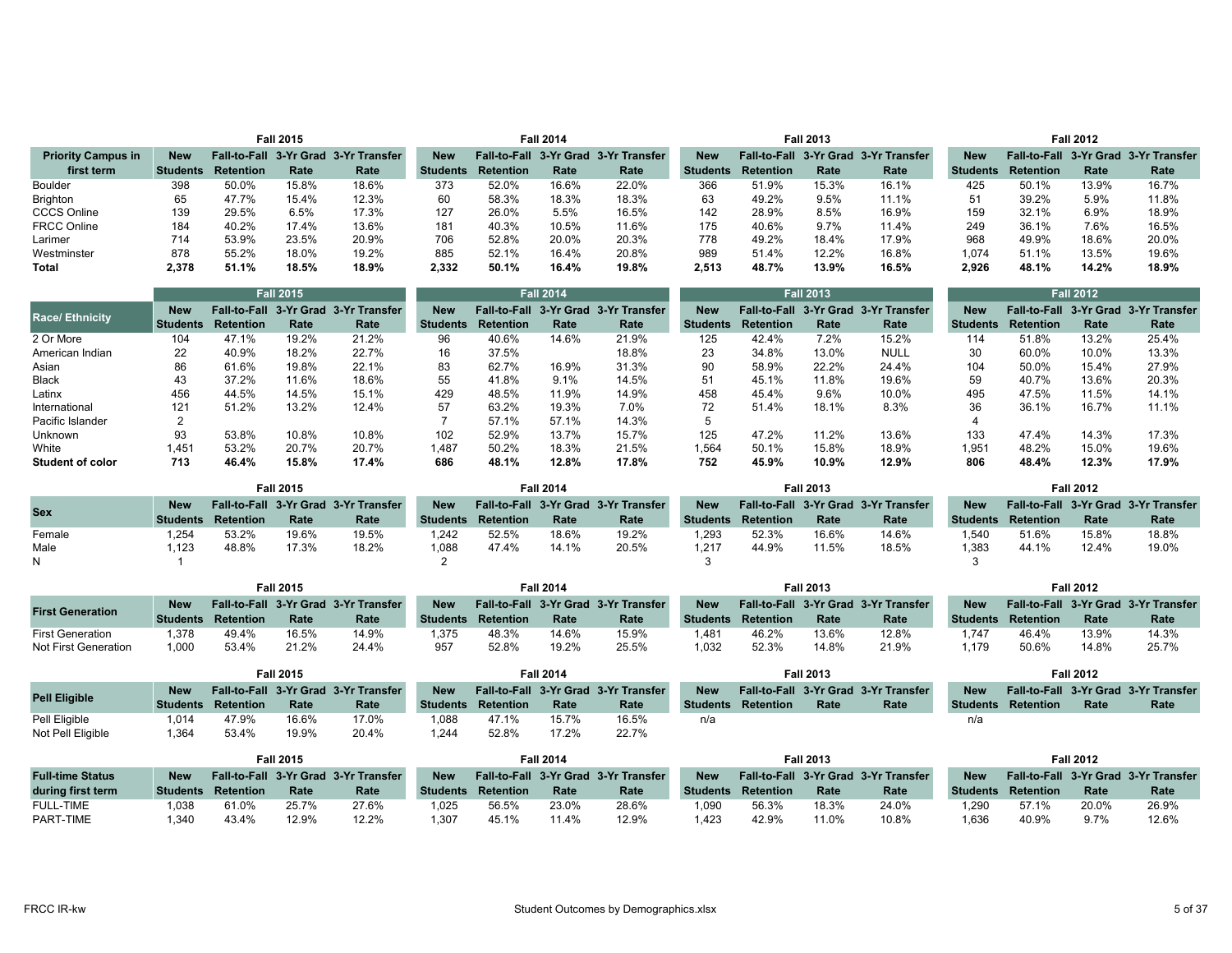|                                            | <b>Fall 2015</b>              |                                            |                         | <b>Fall 2014</b>                     |                               |                                         | <b>Fall 2013</b>        |                         |                               | <b>Fall 2012</b>                        |                         |                        |                               |                                         |                         |                                 |
|--------------------------------------------|-------------------------------|--------------------------------------------|-------------------------|--------------------------------------|-------------------------------|-----------------------------------------|-------------------------|-------------------------|-------------------------------|-----------------------------------------|-------------------------|------------------------|-------------------------------|-----------------------------------------|-------------------------|---------------------------------|
| Age during first term                      | <b>New</b><br><b>Students</b> | Fall-to-Fall 3-Yr Grad<br><b>Retention</b> | Rate                    | 3-Yr Transfer<br>Rate                | <b>New</b><br><b>Students</b> | <b>Fall-to-Fall</b><br><b>Retention</b> | 3-Yr Grad<br>Rate       | 3-Yr Transfer<br>Rate   | <b>New</b><br><b>Students</b> | <b>Fall-to-Fall</b><br><b>Retention</b> | 3-Yr Grad<br>Rate       | 3-Yr Transfer<br>Rate  | <b>New</b><br><b>Students</b> | <b>Fall-to-Fall</b><br><b>Retention</b> | Rate                    | 3-Yr Grad 3-Yr Transfer<br>Rate |
| 19 or younger<br>$20 - 23$<br>24 and older | 1,318<br>547<br>513           | 54.8%<br>43.5%<br>49.7%                    | 17.1%<br>17.6%<br>23.0% | 22.5%<br>15.5%<br>13.5%              | 1.312<br>465<br>555           | 53.1%<br>41.3%<br>50.5%                 | 15.5%<br>14.2%<br>20.9% | 23.6%<br>14.6%<br>15.1% | 1.341<br>480<br>692           | 51.2%<br>43.5%<br>47.5%                 | 13.0%<br>11.7%<br>18.1% | 21.3%<br>13.8%<br>9.2% | 1,619<br>495<br>812           | 50.8%<br>42.0%<br>46.2%                 | 14.5%<br>12.3%<br>15.0% | 24.5%<br>14.9%<br>10.1%         |
|                                            |                               |                                            | AY2015                  |                                      |                               |                                         | AY2014                  |                         |                               |                                         | AY2013                  |                        |                               |                                         | AY2012                  |                                 |
| <b>Declared Degree in</b>                  | <b>New</b>                    |                                            |                         | Fall-to-Fall 3-Yr Grad 3-Yr Transfer | <b>New</b>                    | <b>Fall-to-Fall</b>                     |                         | 3-Yr Grad 3-Yr Transfer | <b>New</b>                    | <b>Fall-to-Fall</b>                     | 3-Yr Grad               | 3-Yr Transfer          | <b>New</b>                    | <b>Fall-to-Fall</b>                     |                         | 3-Yr Grad 3-Yr Transfer         |
| first term                                 | <b>Students</b>               | <b>Retention</b>                           | Rate                    | Rate                                 | <b>Students</b>               | <b>Retention</b>                        | Rate                    | Rate                    | <b>Students</b>               | Retention                               | Rate                    | Rate                   | <b>Students</b>               | <b>Retention</b>                        | Rate                    | Rate                            |
| <b>Bachelor Applied</b><br>Science         |                               |                                            |                         |                                      |                               |                                         |                         |                         |                               |                                         |                         |                        |                               |                                         |                         |                                 |
| Associate of Arts                          | 861                           | 49.2%                                      | 13.5%                   | 22.1%                                | 826                           | 50.7%                                   | 14.6%                   | 23.6%                   | 895                           | 48.7%                                   | 10.2%                   | 21.0%                  | 1,023                         | 47.7%                                   | 11.5%                   | 24.4%                           |
| Associate of Applied<br>Science (CTE)      | 604                           | 50.7%                                      | 23.8%                   | 9.3%                                 | 630                           | 50.5%                                   | 20.0%                   | 11.6%                   | 635                           | 45.7%                                   | 17.3%                   | 6.3%                   | 743                           | 46.4%                                   | 16.2%                   | 7.1%                            |
| Associate of General<br>Studies            | 102                           | 44.1%                                      | 15.7%                   | 13.7%                                | 128                           | 43.8%                                   | 10.9%                   | 14.8%                   | 171                           | 44.4%                                   | 12.9%                   | 14.0%                  | 223                           | 46.2%                                   | 12.6%                   | 14.3%                           |
| Associate of Science<br>Certificate        | 631<br>180                    | 57.2%<br>43.9%                             | 16.2%<br>34.4%          | 27.3%<br>10.0%                       | 597<br>151                    | 50.9%<br>47.7%                          | 11.9%<br>35.1%          | 27.0%<br>9.3%           | 651<br>161                    | 52.1%<br>51.6%                          | 11.4%<br>36.0%          | 23.8%<br>5.0%          | 740<br>197                    | 51.1%<br>46.7%                          | 11.5%<br>33.5%          | 27.2%<br>8.6%                   |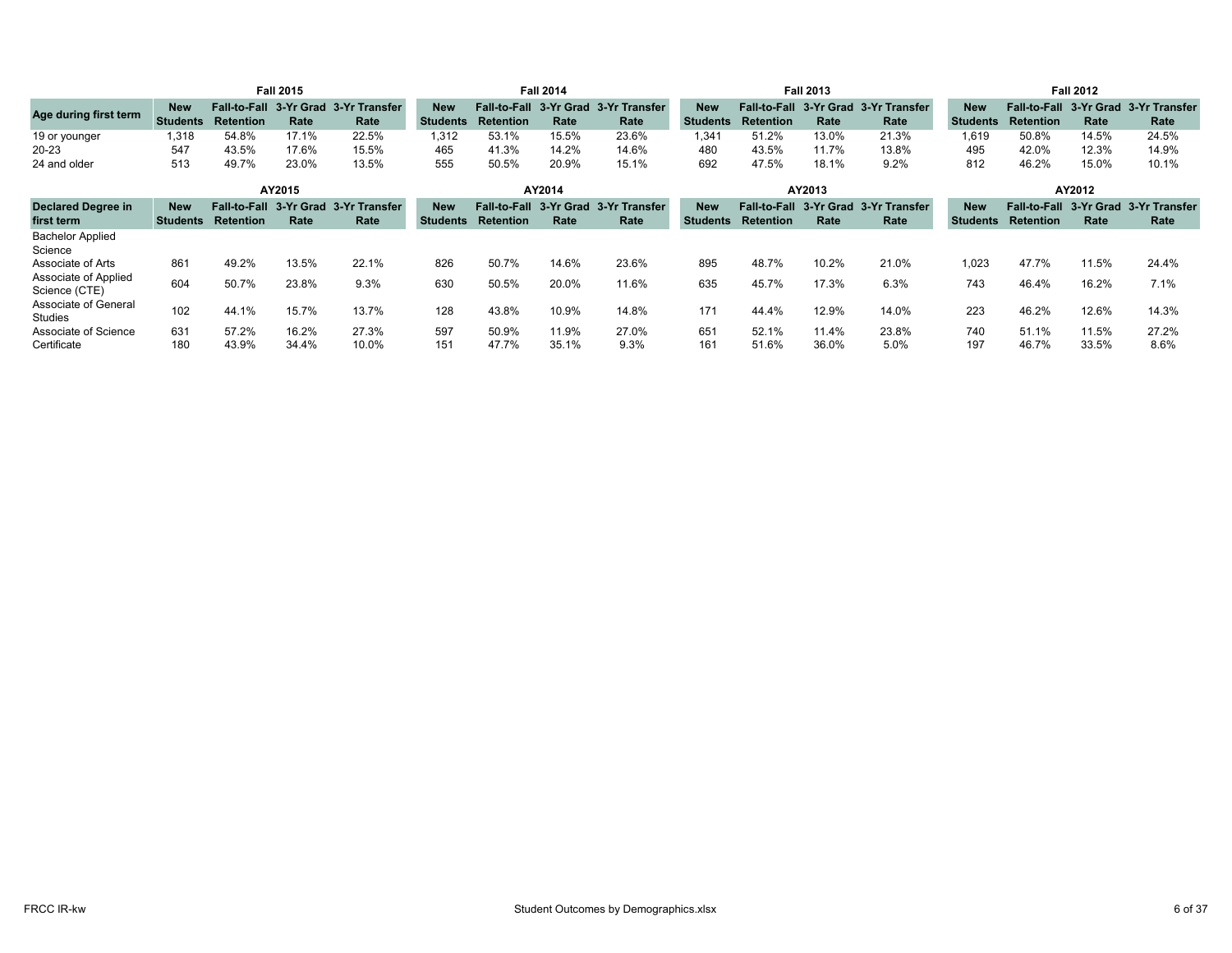|                                         | <b>Fall 2011</b>              |                  |         |                                              |  |  |  |
|-----------------------------------------|-------------------------------|------------------|---------|----------------------------------------------|--|--|--|
| <b>Priority Campus in</b><br>first term | <b>New</b><br><b>Students</b> | <b>Retention</b> | Rate    | Fall-to-Fall 3-Yr Grad 3-Yr Transfer<br>Rate |  |  |  |
| <b>Boulder</b>                          | 564                           | 53.4%            | 16.7%   | 19.1%                                        |  |  |  |
| <b>Brighton</b>                         | 69                            | 50.7%            | 8.7%    | 7.2%                                         |  |  |  |
| <b>CCCS Online</b>                      | 208                           | 30.8%            | 5.3%    | 16.3%                                        |  |  |  |
| <b>FRCC Online</b>                      | 343                           | 37.9%            | $9.0\%$ | 16.6%                                        |  |  |  |
| Larimer                                 | 1.094                         | 52.5%            | 17.8%   | 19.3%                                        |  |  |  |
| Westminster                             | 1.308                         | 52.1%            | 11.4%   | 18.2%                                        |  |  |  |
| <b>Total</b>                            | 3,586                         | 49.8%            | 13.6%   | 18.2%                                        |  |  |  |

|                         |                               | <b>Fall 2011</b> |       |                                              |  |  |  |  |
|-------------------------|-------------------------------|------------------|-------|----------------------------------------------|--|--|--|--|
| <b>Race/Ethnicity</b>   | <b>New</b><br><b>Students</b> | <b>Retention</b> | Rate  | Fall-to-Fall 3-Yr Grad 3-Yr Transfer<br>Rate |  |  |  |  |
| 2 Or More               | 110                           | 48.2%            | 13.6% | 12.7%                                        |  |  |  |  |
| American Indian         | 35                            | 54.3%            | 17.1% | 14.3%                                        |  |  |  |  |
| Asian                   | 112                           | 55.4%            | 7.1%  | 12.5%                                        |  |  |  |  |
| <b>Black</b>            | 68                            | 42.6%            | 17.6% | 13.2%                                        |  |  |  |  |
| Latinx                  | 590                           | 49.7%            | 10.3% | 13.2%                                        |  |  |  |  |
| International           | 40                            | 40.0%            | 5.0%  | 22.5%                                        |  |  |  |  |
| Pacific Islander        | 7                             | 57.1%            | 28.6% | 14.3%                                        |  |  |  |  |
| Unknown                 | 277                           | 47.3%            | 12.6% | 24.9%                                        |  |  |  |  |
| White                   | 2.347                         | 50.2%            | 14.8% | 19.4%                                        |  |  |  |  |
| <b>Student of color</b> | 922                           | 49.9%            | 11.3% | 13.1%                                        |  |  |  |  |

|        | <b>Fall 2011</b>              |           |       |                                              |  |  |  |
|--------|-------------------------------|-----------|-------|----------------------------------------------|--|--|--|
| Sex    | <b>New</b><br><b>Students</b> | Retention | Rate  | Fall-to-Fall 3-Yr Grad 3-Yr Transfer<br>Rate |  |  |  |
| Female | 1.932                         | 52.4%     | 14.6% | 18.2%                                        |  |  |  |
| Male   | 1.653                         | 46.8%     | 12.3% | 18.3%                                        |  |  |  |
| И      |                               |           |       |                                              |  |  |  |

|                                          |                               | <b>Fall 2011</b> |                |                                              |  |  |  |  |
|------------------------------------------|-------------------------------|------------------|----------------|----------------------------------------------|--|--|--|--|
| <b>First Generation</b>                  | <b>New</b><br><b>Students</b> | <b>Retention</b> | Rate           | Fall-to-Fall 3-Yr Grad 3-Yr Transfer<br>Rate |  |  |  |  |
| First Generation<br>Not First Generation | 2.021<br>1.565                | 49.6%<br>50.0%   | 13 1%<br>14 1% | 13.7%<br>24 1%                               |  |  |  |  |

|                                    | <b>Fall 2011</b> |                           |      |                                              |  |  |
|------------------------------------|------------------|---------------------------|------|----------------------------------------------|--|--|
| <b>Pell Eligible</b>               | <b>New</b>       | <b>Students Retention</b> | Rate | Fall-to-Fall 3-Yr Grad 3-Yr Transfer<br>Rate |  |  |
| Pell Eligible<br>Not Pell Eligible | n/a              |                           |      |                                              |  |  |

|                         |                 | <b>Fall 2011</b> |         |                                      |  |  |  |
|-------------------------|-----------------|------------------|---------|--------------------------------------|--|--|--|
| <b>Full-time Status</b> | <b>New</b>      |                  |         | Fall-to-Fall 3-Yr Grad 3-Yr Transfer |  |  |  |
| during first term       | <b>Students</b> | <b>Retention</b> | Rate    | Rate                                 |  |  |  |
| FULL-TIME               | 1.362           | 59.0%            | 19.5%   | 25.6%                                |  |  |  |
| PART-TIME               | 2.224           | 44.1%            | $9.9\%$ | 13.7%                                |  |  |  |